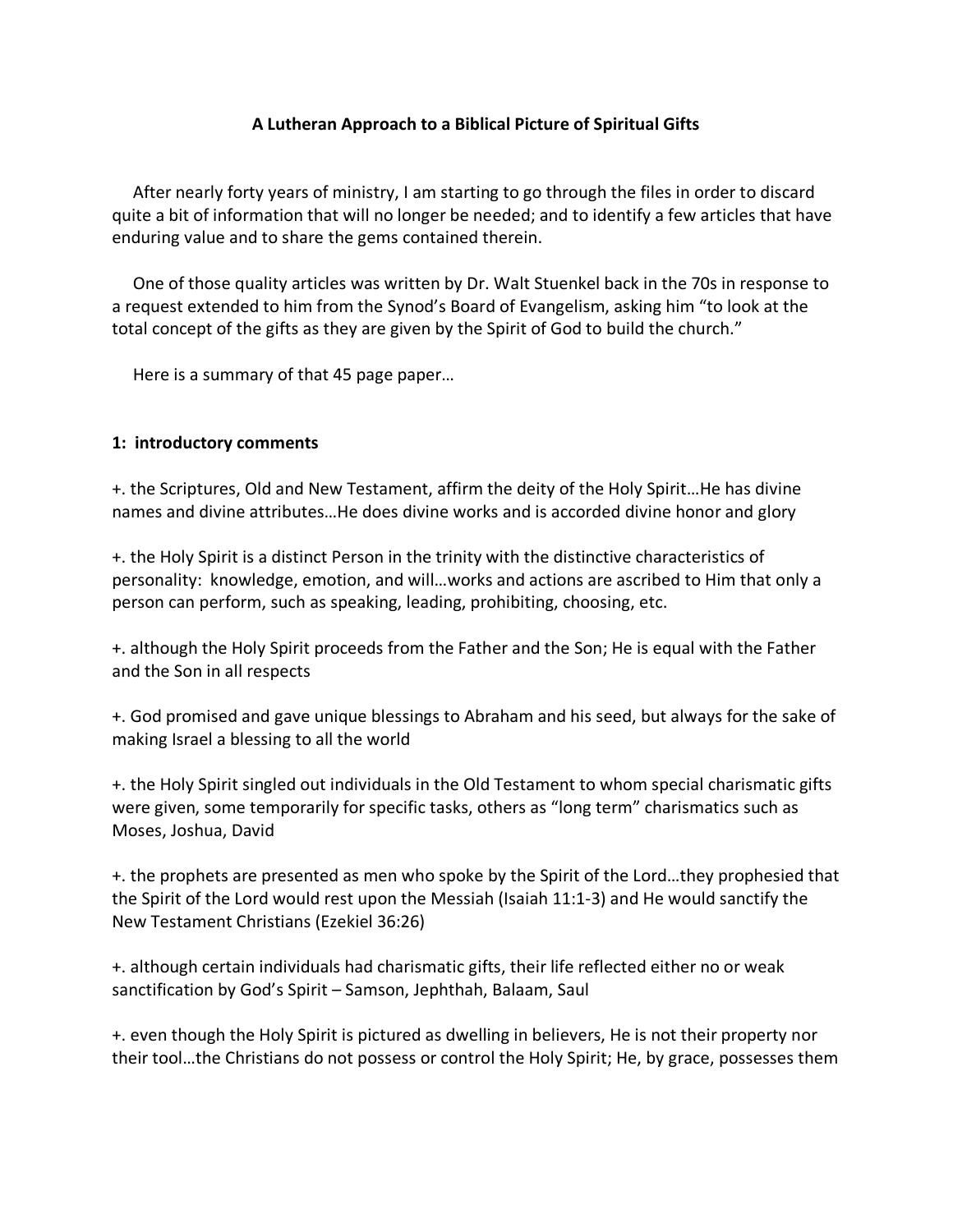## **2: summary of Jesus' discussion about the Holy Spirit**

+. Christ is the Way, the Truth and the Life…therefore, the major objective of the Holy Spirit is not to direct attention to Himself but to Christ and His life and death and resurrection for our salvation

+. the Holy Spirit works through the means of grace, the Gospel and the Sacraments

+. Father, Son, and Holy Spirit are presented as three distinct Persons in the one undivided Deity, the Triune God

+. what we know and believe about God and about our salvation in Christ we owe to the Holy Spirit, not to any desires, decisions, or efforts of our own

+. any fruit pleasing to God in our hearts and in our lives is produced in us and through us by the Holy Spirit…the best and greatest of this fruit is self-sacrificing love for God and humankind

+. the Holy Spirit guides and leads Christians in the truth and He judges the world by the Word

+. the Holy Spirit brings us into an intimate relationship with the Triune God so that we confidently face life and death in a spirit of victorious peace which the world cannot understand or appreciate

**3: summary statements concerning the fruit and gifts of the Spirit, based upon several New Testament texts:** Galatians 5:22-25 (fruit of the Spirit); 1 Corinthians 12-14; Romans 12:1-11; Ephesians 4:1-16; 1 Peter 4:10-11

+. there is a distinction between "fruit of the Spirit" and the "gifts of the Spirit"…the former is the outgrowth of every vital relation that exists between the new creature in Christ and the Holy Spirit…the latter are given in great variety to individual Christians according to the purpose and will of the Holy Spirit

+. the "fruit of the Spirit" shows what Christians have become and now are by the power of the Holy Spirit…the Holy Spirit is responsible both for the initiation and completion of the working of God's will in God's people

+. the New Testament writers use a number of different terms to designate spiritual gifts but the most common one is "charisma" which is derived from the root stem "char" which includes an emphasis on "rejoicing" and "gratitude"

+. the word "charis" includes the thought of undeserved and unearned favor and kindness of God in and through Christ Jesus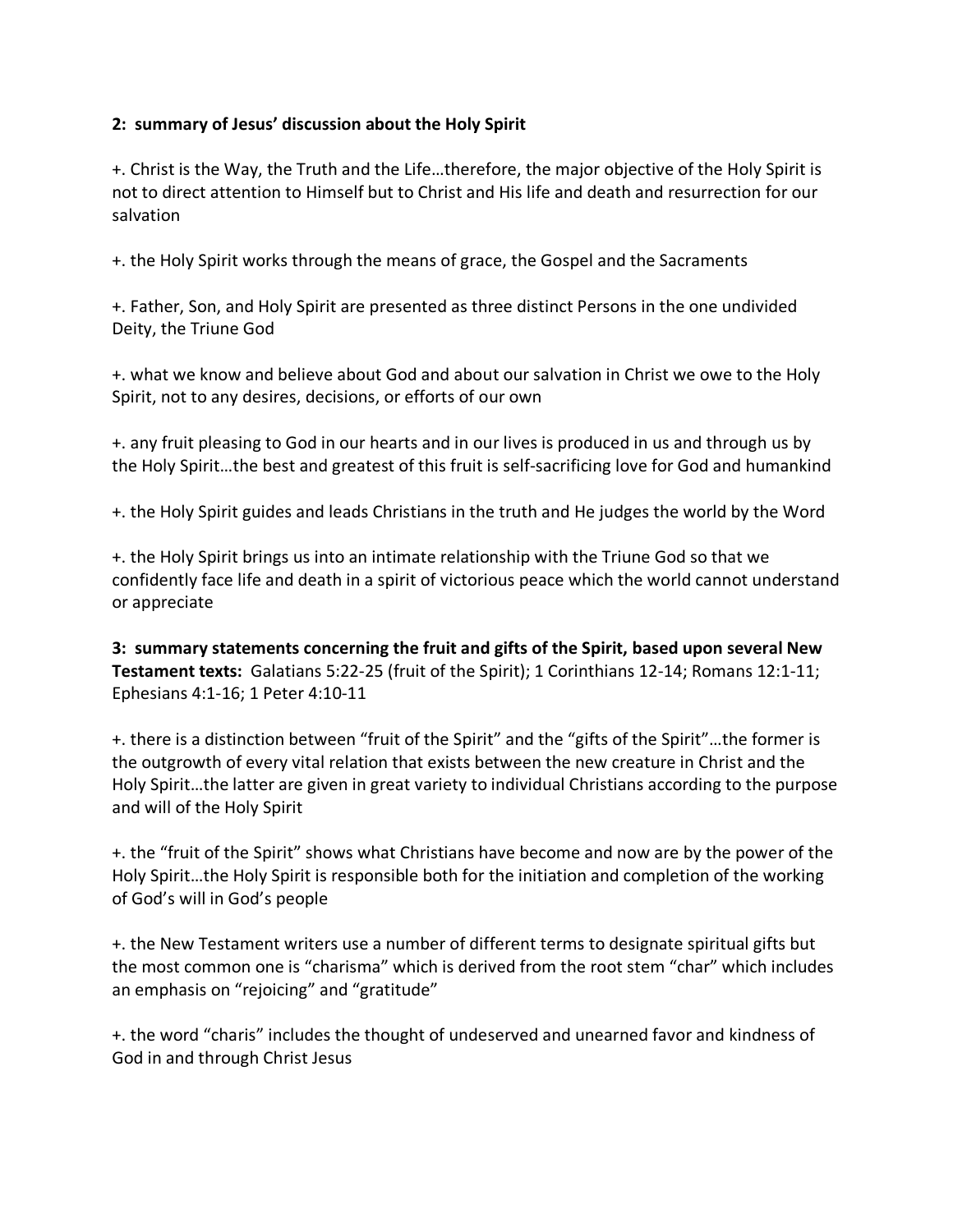+. the listing of spiritual gifts – "charismata" – in the Scriptures is illustrative of the type of gifts bestowed and is not exhaustive in naming every possible gift

+. it is the Holy Spirit's will, not any merit or compelling force in man, that determines the type or the number of gifts each Christian receives

+. amidst all the diversity in spiritual gifts there is still a great unity because all people who receive gifts are members of one body serving one another for the common good

+. all gifts have as their ultimate purpose the furtherance of the proclamation of the Gospel and the salvation of sinners…that purpose must govern the use of the gifts

+. no Christian is self-sufficient…each needs the sharing of spiritual gifts

+. if, in using our charismatic gifts, we are not motivated and guided by love, all our gifts are worthless to us

+. Paul places tremendous emphasis on the fact that spiritual gifts are given "to edify the church" and must be used for that purpose in self-sacrificing love

+. the gift of prophecy – proclaiming the Word of God – is definitely a superior gift to being able to speak in tongues

+. Paul is very concerned that "all things be done decently and in order"

+. every Christian has at least one spiritual gift which may be given for "vocal" ministry or for "silent" ministry…it is incumbent upon him or her to use every spiritual gift as a good steward

## **4: Biblical and Lutheran principles and propositions in reference to spiritual gifts**

+. the Holy Spirit is a distinct Person in the Trinity…although He proceeds from the Father and the Son, He is equal to the Father and the Son in all respects

+. the Holy Spirit singled out individuals in the Old Testament to whom special charismatic gifts were given, some temporarily for specific tasks, others as "long-term" charismatics…He can do the same today

+. even though the Holy Spirit dwells in believers, He is not their property nor their tool…believers do not possess or control the Holy Spirit; He, by His grace, possesses them

+. Christ is the Way, the Truth and the Life…therefore, the major objective of the Holy Spirit is not to direct attention to Himself but to Christ and His life and death and resurrection for our salvation…any gift of the Spirit that does not exalt or confess Christ does not serve its purpose